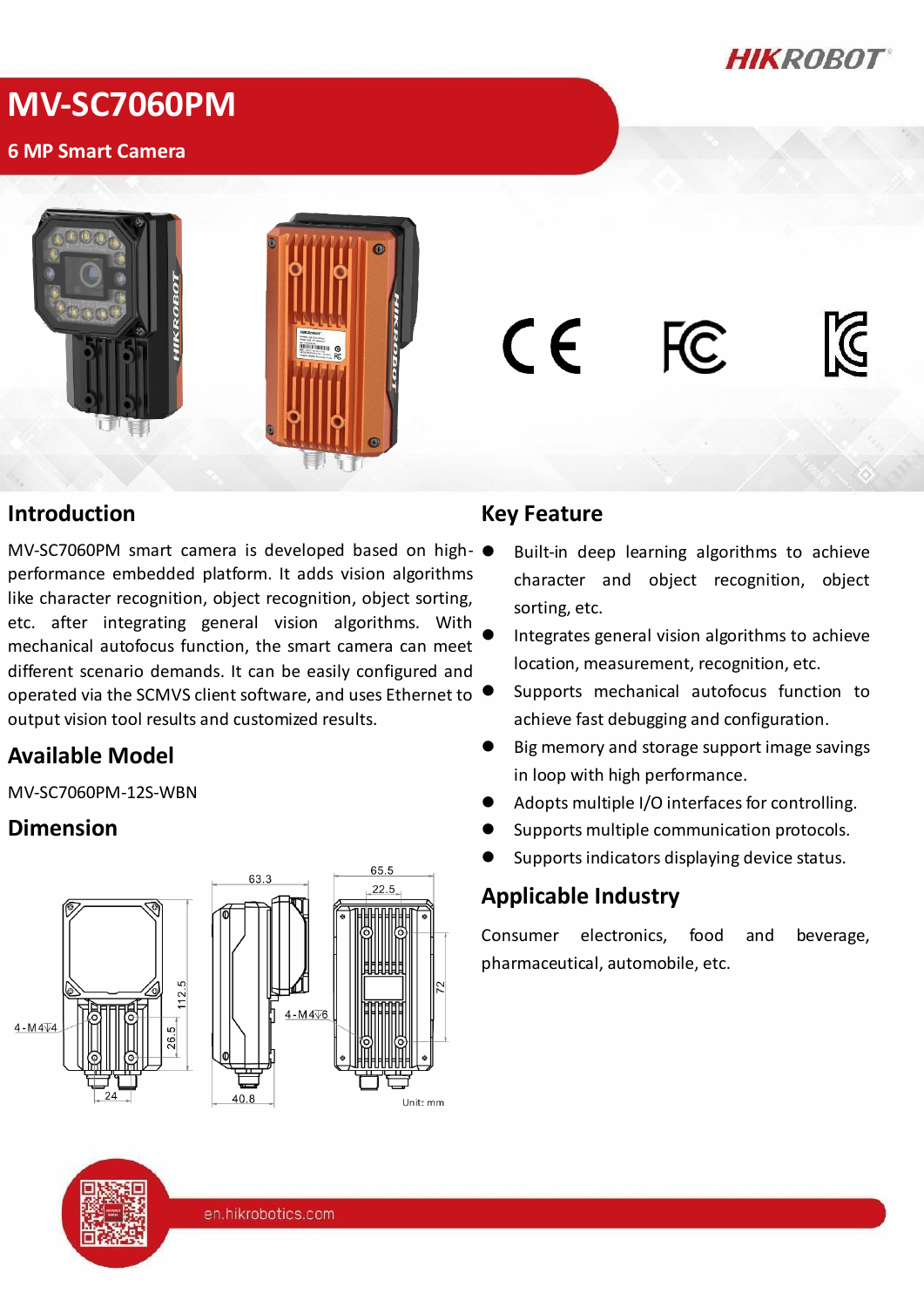

## **Specification**

| <b>Model</b>              | <b>MV-SC7060PM-12S-WBN</b>                                                                             |  |  |  |
|---------------------------|--------------------------------------------------------------------------------------------------------|--|--|--|
| <b>Tool</b>               |                                                                                                        |  |  |  |
| <b>Vision tool</b>        | Count: Pattern count, spot count, edge count<br>$\bullet$                                              |  |  |  |
|                           | Defect detection: Exception detection                                                                  |  |  |  |
|                           | Existence: Pattern existence, spot existence, edge existence, circle existence, line existence         |  |  |  |
|                           | Location: Match location, match calibration                                                            |  |  |  |
|                           | Logic tool: If module, condition judge, logic judge, combination judge, string comparison,             |  |  |  |
|                           | calculator                                                                                             |  |  |  |
|                           | Measurement: L2L angle, diameter measurement, brightness analysis, contrast                            |  |  |  |
|                           | measurement, width measurement, P2L measurement, greyscale size, line angle, edge                      |  |  |  |
|                           | width measurement                                                                                      |  |  |  |
|                           | Recognition: OCR, code recognition, DL classification, DL object detection                             |  |  |  |
| <b>Solution capacity</b>  | Supports solution importing and exporting, up to 32 solutions and 40 modules can be stored.            |  |  |  |
| Communication             | RS-232, TCP, UDP, FTP, Profinet, ModBus, EtherNet/IP                                                   |  |  |  |
| protocol                  |                                                                                                        |  |  |  |
| Camera                    |                                                                                                        |  |  |  |
| <b>Sensor type</b>        | CMOS, rolling shutter                                                                                  |  |  |  |
| <b>Pixel size</b>         | $2.4 \mu m \times 2.4 \mu m$                                                                           |  |  |  |
| <b>Sensor size</b>        | 1/1.8"                                                                                                 |  |  |  |
| <b>Resolution</b>         | $3072 \times 2048$                                                                                     |  |  |  |
| Max. frame rate           | 30 fps                                                                                                 |  |  |  |
| Gain                      | 0 dB to 15 dB                                                                                          |  |  |  |
| <b>Exposure time</b>      | $16 \mu s$ to 1 sec                                                                                    |  |  |  |
| <b>Pixel format</b>       | Mono 8                                                                                                 |  |  |  |
| Mono/color                | Mono                                                                                                   |  |  |  |
| <b>Platform</b>           |                                                                                                        |  |  |  |
| <b>Memory</b>             | 8 GB                                                                                                   |  |  |  |
| <b>Storage</b>            | 32 GB                                                                                                  |  |  |  |
| <b>Electrical feature</b> |                                                                                                        |  |  |  |
| Data interface            | Gigabit Ethernet interface                                                                             |  |  |  |
| Digital I/O               | 12-pin M12 connector provides power and I/O, including opto-isolated input (Line $0/1/2$ ) $\times$ 3, |  |  |  |
|                           | opto-isolated output (Line $3/4/5$ ) × 3, and RS-232 × 1                                               |  |  |  |
| Power supply              | 24 VDC                                                                                                 |  |  |  |
| <b>Power consumption</b>  | Approx. 7.5 W@24 VDC (light source disabled)                                                           |  |  |  |
|                           | Approx. 20 W@24 VDC (light source enabled)                                                             |  |  |  |

the control of the control of the control of the control of the control of